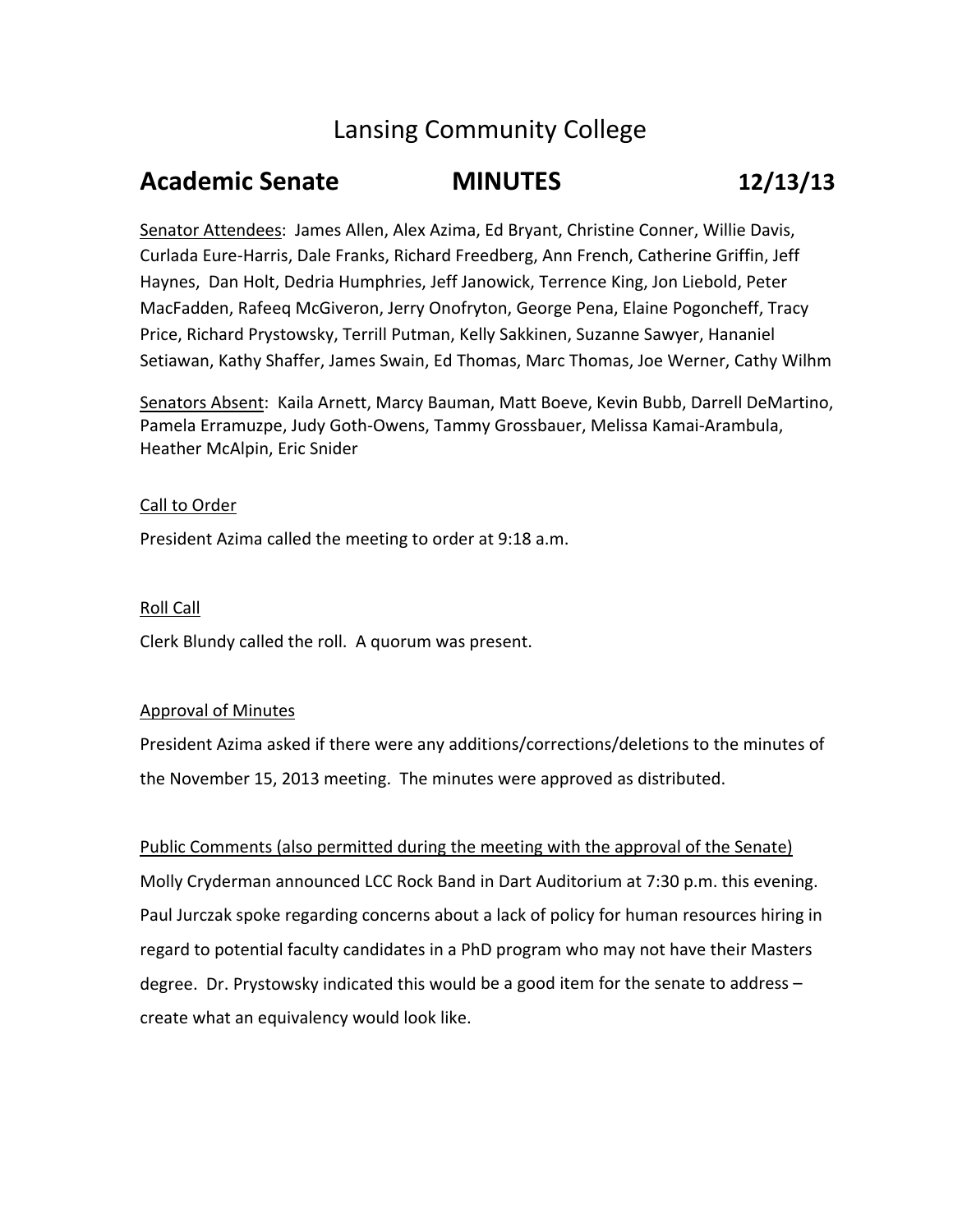#### President's Report

#### a. Academic Senate Operations Improvement Questionnaire

President Azima talked about the need for continuous improvement, please let him know what is working and what is not working – he does this in the classroom and explains his reasoning of why things are run the way they are. He would like to do this with the Senate. To help accomplish this, he sent an email with a questionnaire to senators and would appreciate any feedback. Please turn the questionnaire in to Clerk Blundy, it can be anonymous.

#### b. How to Best Communicate with Our Constituents

President Azima asked the senators how they communicate information from the senate back to constituents. Many senators indicated that an Academic Senate Update is a standing item on their department meeting agendas. Senate minutes are posted to public workspace and can be printed to give updates/highlights at these meetings.

#### Provost's Report

Provost Prystowsky added two items to his report. The first is clarification regarding an email sent out from Provost's office this morning regarding Date of Last Attendance reporting. He explained that this issue had simply come to his attention, there is no intent other than a head's up because it could impact financial aid. Please help share this message with colleagues. There is no conspiracy. A pilot will take place on a test database. Provost Prystowsky will follow up with Tammy Grossbauer regarding technology issues and online student withdraw issues that were brought up by senators.

Class cancellations issue – President Azima and Cindy Storie, MAHE President, talked with Provost's Cabinet about this issue. Because the college is closed over the holidays, by the time employees are back on campus, there is not much time for students to adjust their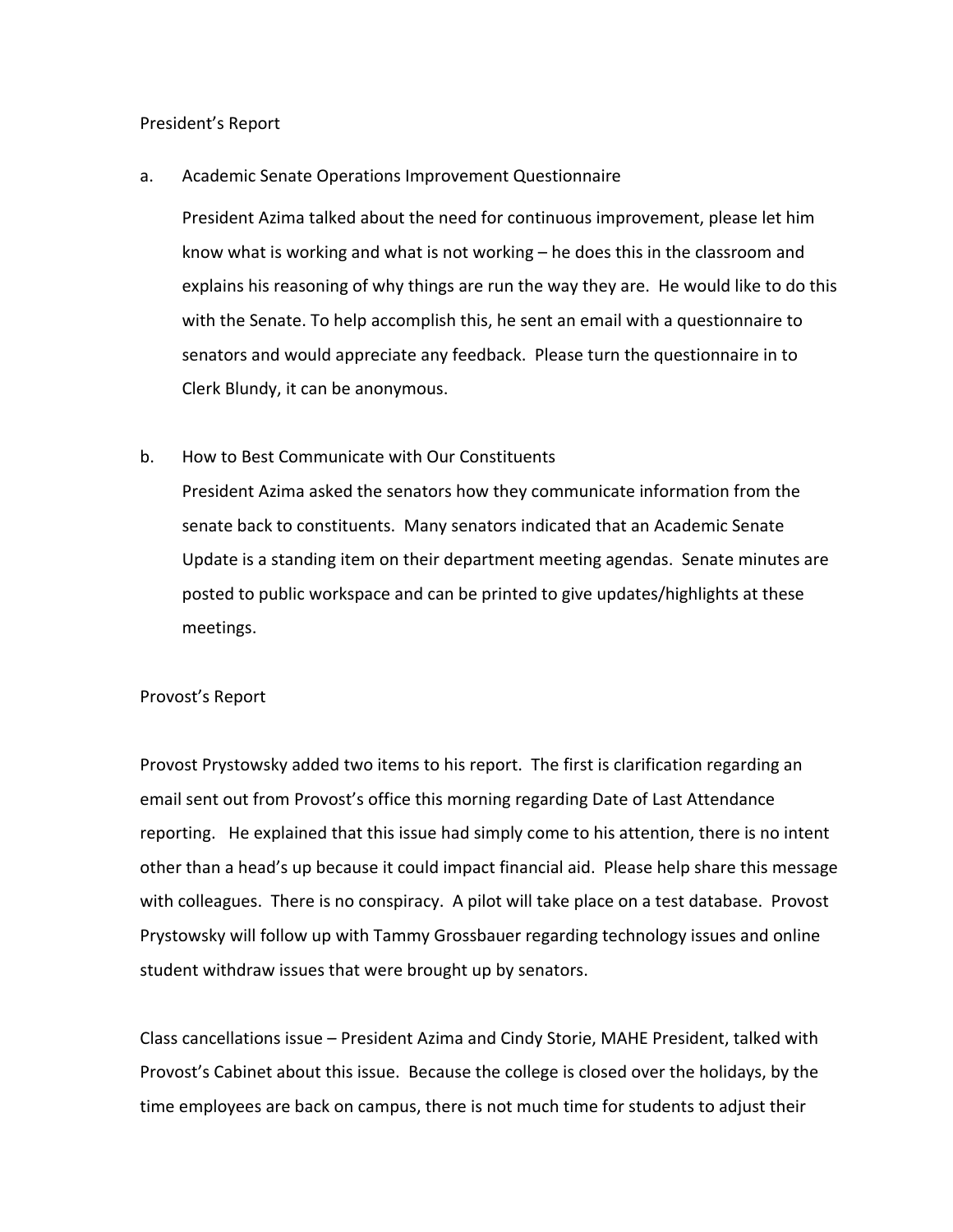schedules. This conversation needs to happen before break, we need to analyze class cancellations to see trends. President Azima encouraged Senators to have the conversation with their colleagues and administrators about what are we going to do with certain sections, sooner than later. There are lots of factors to take into consideration – we want to be more systematic. Questions or comments should be forwarded to President Azima regarding this issue to get on appropriate agendas.

- a. PQIP Jim Luke will give an update at the faculty professional activity days in January.
- b. Consultants‐ issue of fear. The Provost uses 3 considerations to determine if a consultant should be brought in: expertise, dog in the fight, value added. Two areas we are considering bringing in a consultant for: 1) Online/eLearning, and 2) Honors. This is not meant to disrespect anyone here, but to be helpful. These consultants will be able to give a fair, objective perspective. There is no conspiracy.

#### Presentations

a. Gannon Building Update – Dean Montague

Student Services is transitioning out of Gannon Building and will be out by end of semester. Effective January 2, 2014, they will be in 3 different locations. This information will be communicated via Facebook, podcasts, fliers, signage, etc. The TLC Building, room 127 will be the enrollment hub. TLC 117 will be check‐in for Advising and advisors are in TLC 116. TLC 120 will be faculty service center for testing services. The Continental Building will house CES, Support Services, Veterans and Student Life. The rest of staff will be in Washington Court Place. Admissions/records/registration will stay in WCP on 2<sup>nd</sup> floor as their permanent location. Course testing and placement will be moving to TLC later in January. Please watch for communications. Senator Setiawan indicated there were student concerns regarding noise issues during heavy class time hours.